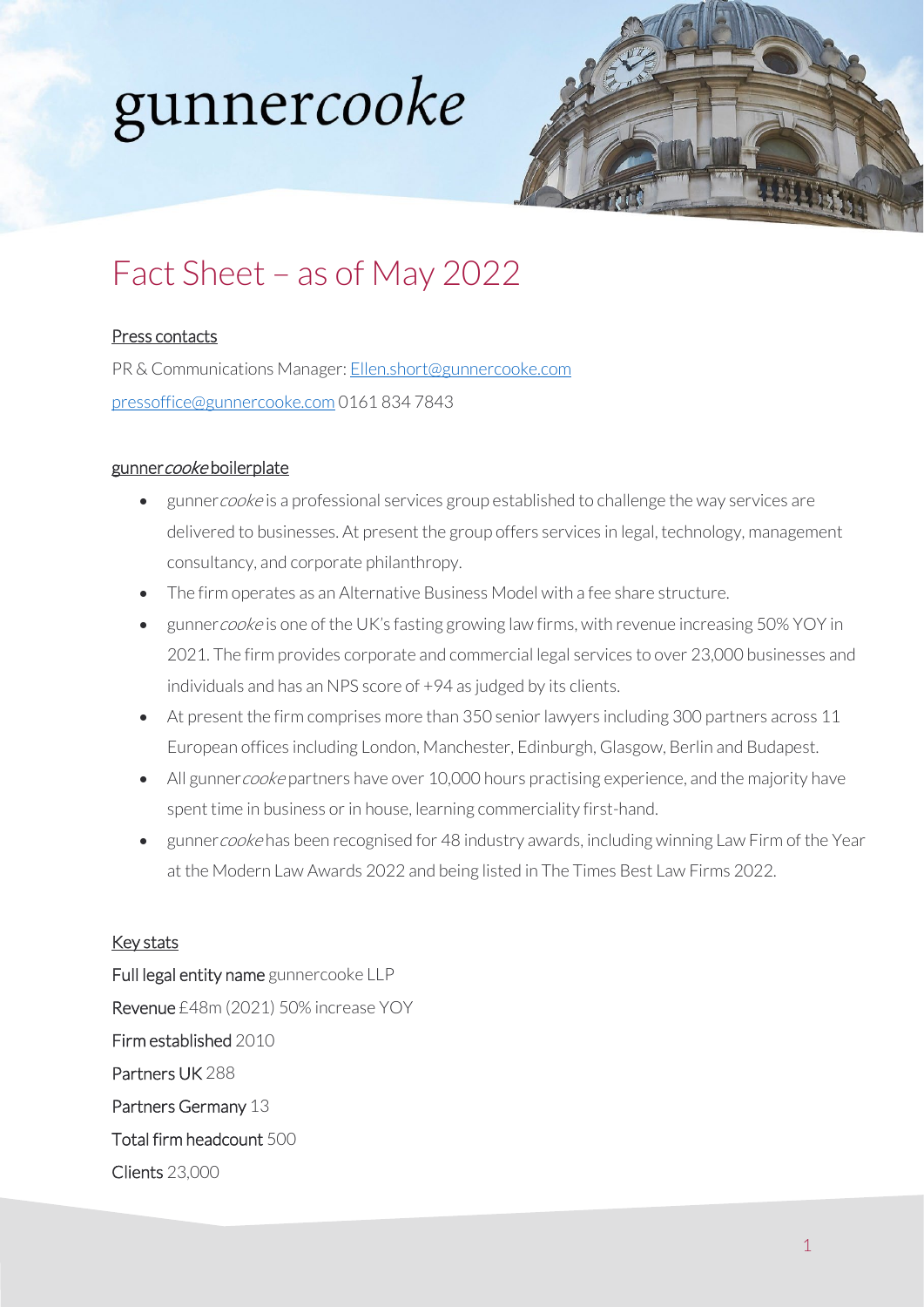Offices 11 (Manchester, London, Birmingham, Leeds, Edinburgh, Glasgow, Berlin, Hamburg, Düsseldorf, München, Budapest)

# Social Media profiles

[www.twitter.com/gunnercooke](http://www.twitter.com/gunnercooke) <https://www.linkedin.com/company/gunnercooke-llp/>

# Darryl Cooke biography

Darryl Cooke is the Founder and visionary behind game-changing corporate law firm gunner *cooke* and its social enterprise, the gunner *cooke* foundation, which connects business leaders with charitable organisations. As well as being author of the book 'To Innovate or Not to Innovate', Darryl regularly speaks out on issues around CSR and conscious capitalism and has released a series of podcasts and blogs to inspire businesses to do better. He is the host of the firm's Inspiring Leadership Podcast, which delves into the minds of inspiring businesspeople to understand what makes a great leader and reflect on the causes that are important to them.

# Our people

Founder: [Darryl Cooke](https://gunnercooke.com/people/darryl-cooke/) Co-Founder[: Sarah Goulbourne](https://gunnercooke.com/people/sarah-goulbourne/) Chief Technology Officer: Miklos Orban Germany Managing Partner[: Wolfgang Richter](https://gunnercooke.com/people/wolfgang-richter/)  Finance & IT Director: Naseer Patel Compliance Director: Paul Meredith People & Development Director: Lucy Hargreaves Marketing Director: Laura Fisher

### gunner cooke group companies

### gunner cooke OP

gunnercooke Operating Partners stand side by side with private equity investors and their portfolio companies, working in a trusted capacity to ensure that these businesses improve their performance, increase their momentum and, ultimately, generate higher returns for all stakeholders.

### gunner *cooke* Associates

As part of the gunner *cooke* family, our team of Associates support ambitious SMEs and start-ups with dynamic legal advice at each stage of their growth. We share the same entrepreneurial spirit as the business owners we represent, working closely with them to get deals done. The commercial world is evolving, and legal strategy must evolve with it.